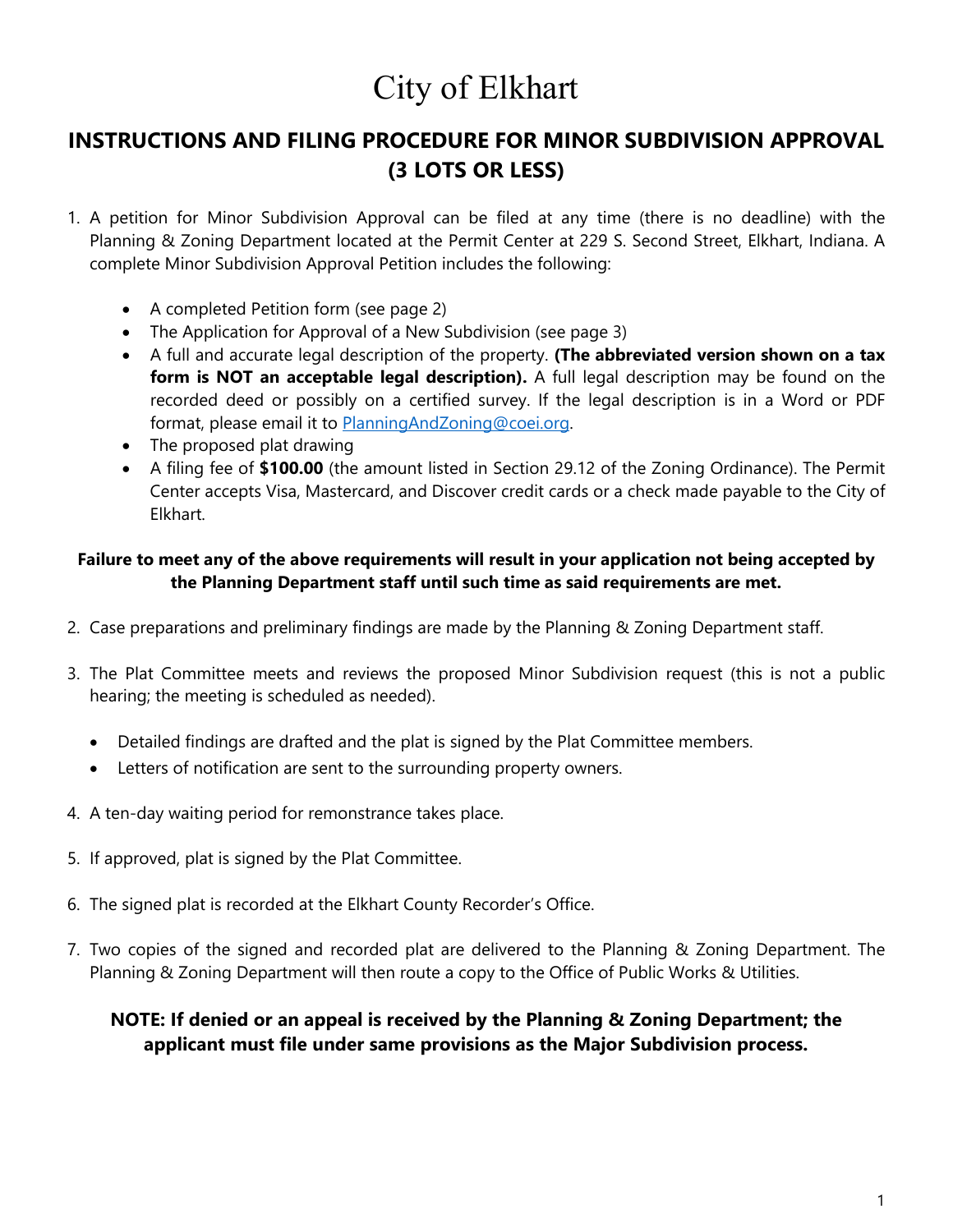| <b>PETITION #:</b> |
|--------------------|
|--------------------|

## **PETITION to the PLAT COMMITTEE**

| PETITION TYPE: MINOR SUBDIVISION                                                                                                                                                                                                                   |                                                                                                                |
|----------------------------------------------------------------------------------------------------------------------------------------------------------------------------------------------------------------------------------------------------|----------------------------------------------------------------------------------------------------------------|
|                                                                                                                                                                                                                                                    |                                                                                                                |
|                                                                                                                                                                                                                                                    |                                                                                                                |
|                                                                                                                                                                                                                                                    |                                                                                                                |
|                                                                                                                                                                                                                                                    | Contact Person: 1988 and 2008 and 2008 and 2008 and 2008 and 2008 and 2008 and 2008 and 2008 and 2008 and 2008 |
|                                                                                                                                                                                                                                                    |                                                                                                                |
|                                                                                                                                                                                                                                                    |                                                                                                                |
|                                                                                                                                                                                                                                                    |                                                                                                                |
|                                                                                                                                                                                                                                                    |                                                                                                                |
|                                                                                                                                                                                                                                                    |                                                                                                                |
| NOTE: The petitioner is the legal property owner of record, or a certified representative, and agrees the above information<br>is accurate. Failure to provide a legal signature or accurate information will make this application null and void. |                                                                                                                |
|                                                                                                                                                                                                                                                    |                                                                                                                |
|                                                                                                                                                                                                                                                    |                                                                                                                |
|                                                                                                                                                                                                                                                    |                                                                                                                |
|                                                                                                                                                                                                                                                    | <b>STAFF USE ONLY:</b>                                                                                         |
|                                                                                                                                                                                                                                                    | Staff Checklist for the applicant's submittal of a complete Petition to the Plat Committee:                    |
| A completed Petition form signed by the legal owner of record.                                                                                                                                                                                     |                                                                                                                |
| A completed Application for Approval of a New Subdivision.                                                                                                                                                                                         |                                                                                                                |
| If any person other than the legal owner or the legal owner's attorney files the appeal,                                                                                                                                                           |                                                                                                                |
| written and signed authorization from the property owner must be supplied.                                                                                                                                                                         |                                                                                                                |
| A full and accurate legal description of the property.                                                                                                                                                                                             |                                                                                                                |
|                                                                                                                                                                                                                                                    | Two bonds and two mylars of the proposed plat drawing signed by the legal owner of record.                     |
| One copy of the Appeal Letter signed in ink by the owner of the property. (Optional)                                                                                                                                                               |                                                                                                                |
|                                                                                                                                                                                                                                                    | Any other information listed in the Instructions and Filing Procedure for this type of Petition.               |
|                                                                                                                                                                                                                                                    |                                                                                                                |
|                                                                                                                                                                                                                                                    |                                                                                                                |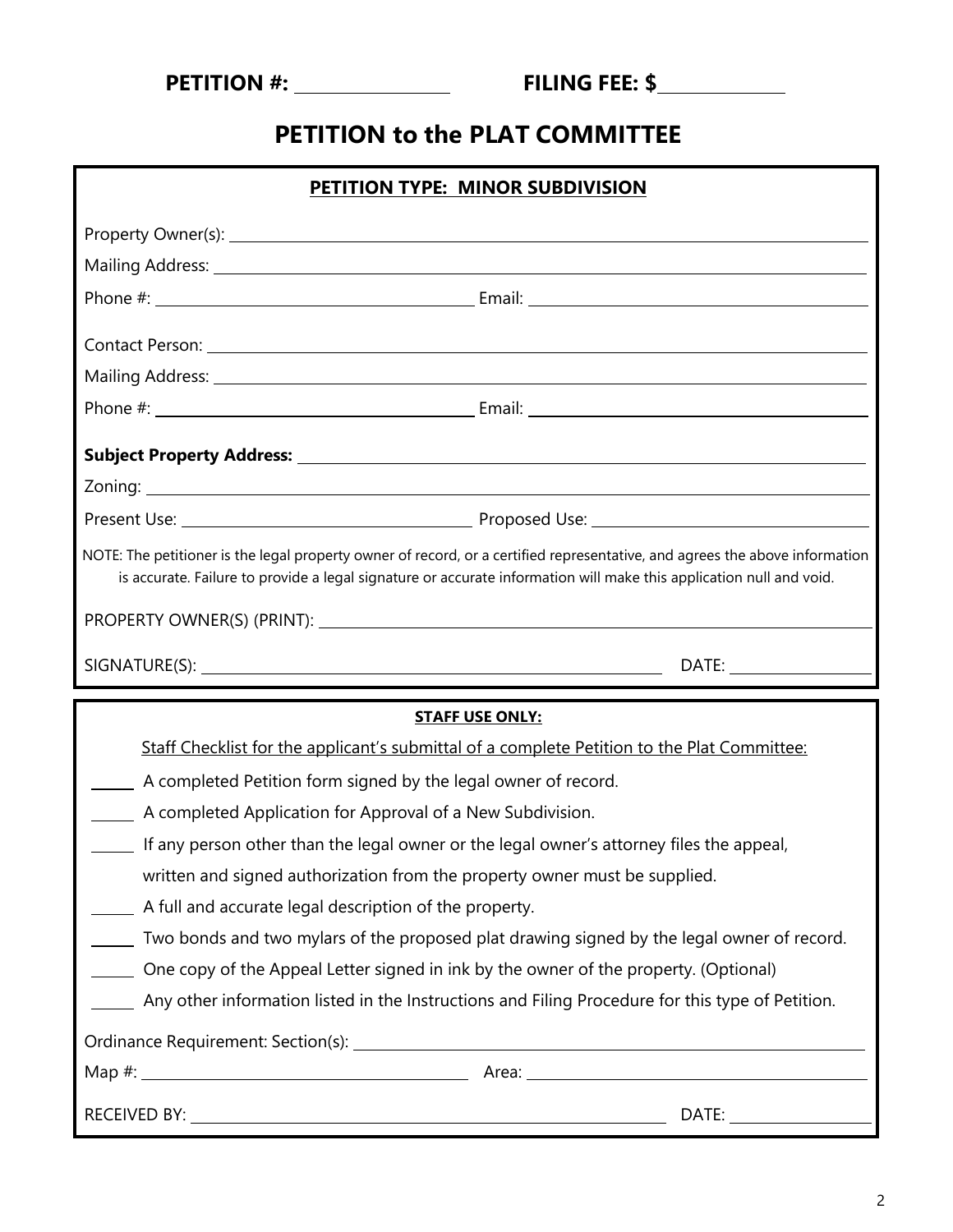# City of Elkhart

### **Application for Approval of a New Subdivision in the City of Elkhart**

Date:

City of Elkhart Plat Committee Municipal Building 229 S. Second Street Elkhart, Indiana 46516

Dear Plat Committee:

Preliminary approval is hereby requested for a subdivision to be known as

Said Subdivision is legally described as follows: (attach legal description).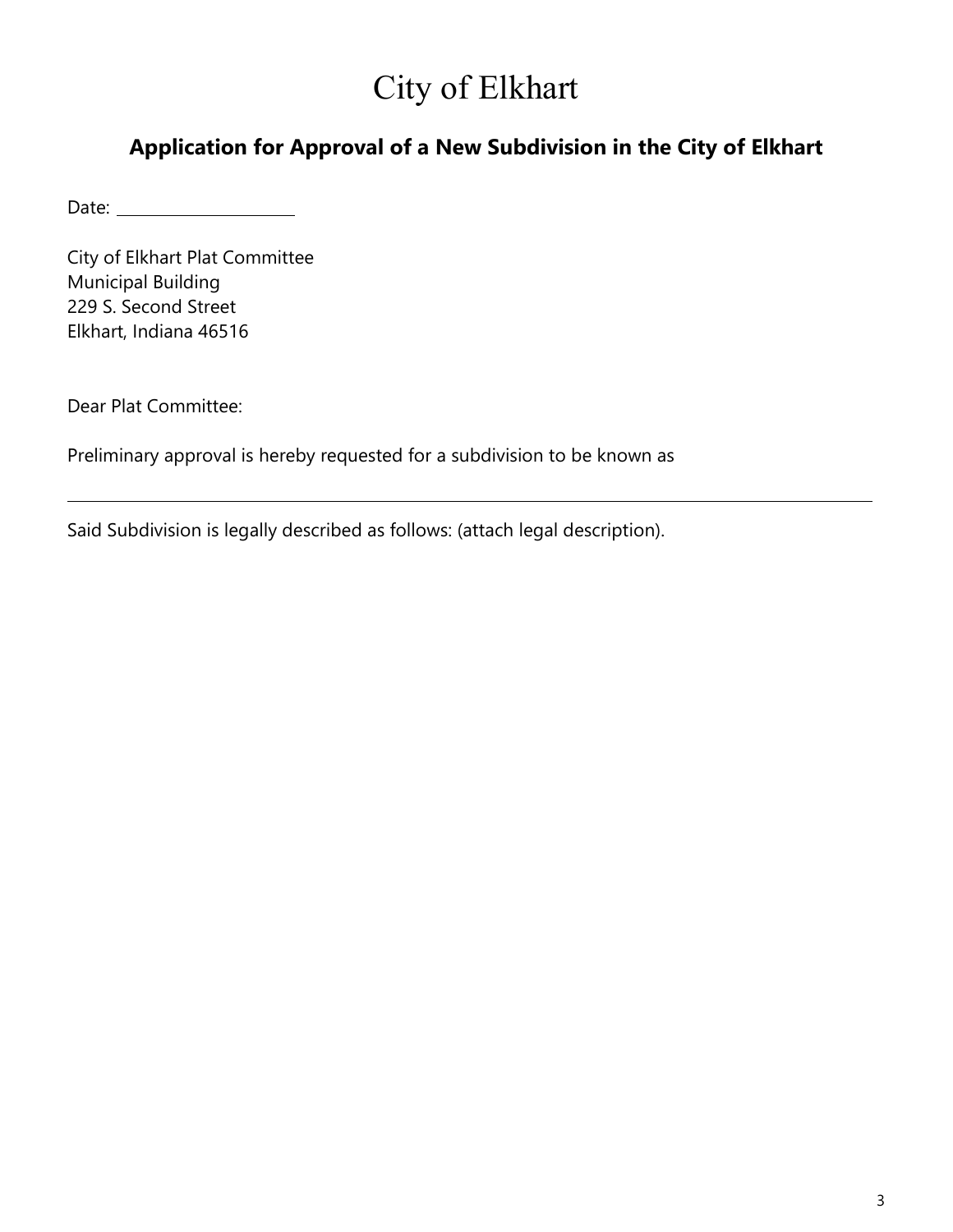### **ARTICLE 4 – PRELIMINARY PLAN APPROVAL PROCESS**

#### Section 1. Filing Procedures

Any owner or subdivider of land within the corporate limits of the City of Elkhart desiring to divide said land, or to dedicate streets, alleys or other lands for public use shall submit a subdivision application to the Plan Commission Staff at least thirty (30) days prior to the Plan Commission meeting. (Applications are available in the City Planning and Development Department.) The application requirements are:

- A. An application form signed by the owner(s) of record of the land to be subdivided specifying the intent of land use, drainage, sewage disposal, water supply, street improvements, restrictions existing or to be placed on the property and the expected date of its development.
- B. Application fee in the amount listed in Section 29.12 of the Zoning Ordinance. (Please refer to the filing fee that is provided on the first page of this packet.)
- C. List of names and addresses of all interested parties.
- D. A site plan of the proposed subdivision indicating that all standards of this Ordinance have been met. The site plan shall contain the following elements:
	- 1. Proposed name of subdivision;
	- 2. Location by section, township and range, or other legal description and by a general location map;
	- 3. Names and addresses of developer and plan designer;
	- 4. Scale 1" to 100' or larger (shown graphically), date and north point;
	- 5. Boundary line of proposed subdivision and total acreage encompassed;
	- 6. Location, widths and names of all existing or prior platted streets or other public ways; railroad and utility rights-of-way, parks and other public open spaces, permanent easements, and section and corporation lines within or adjacent to the tract.
	- 7. Location of existing and proposed sewers, water mains, culverts and other underground facilities within and adjacent to the tract indicating pipe sizes and manholes;
	- 8. Boundary lines of adjacent tracts indicating ownership of interested parties;
	- 9. Existing and proposed zoning of the proposed subdivision and adjacent tracts;
	- 10. Contours at two-foot intervals, except where topography requires one-foot intervals;
	- 11. Location, width and name of all proposed streets rights-of-way, cross-walkways and easements;
	- 12. Layout, numbers and dimensions of lots with building setback lines, except for industrial subdivisions;
	- 13. Parcels of land to be dedicated or temporarily reserved for public use or set aside for use by the property owners of the subdivision;
	- 14. Location, name and characteristics of soils within the proposed subdivision;